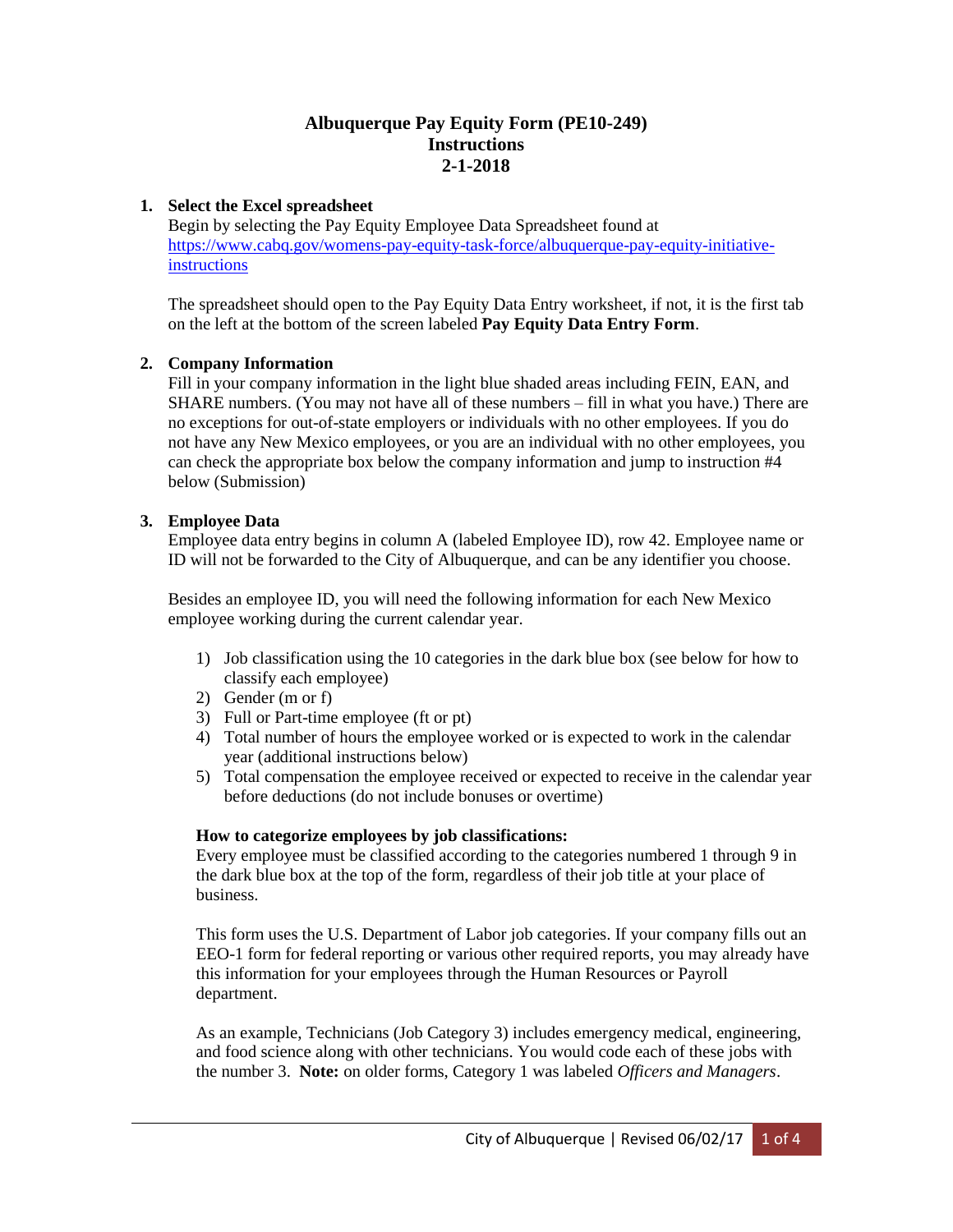The new forms have split this category into *1.1 Executive/Senior level Officials* and Manager, and *1.2 First/Mid Level Officials and Managers.*

If you are unsure of how to classify an employee, do not guess. Go to <http://www.eeoc.gov/employers/eeo1survey/jobclassguide.cfm> for a complete list of jobs and their USDOL categories. You will need to find the job title that best describes what your employee does, and the broad category for that job title. Example: Suppose your employee is a Cost Estimator. Scroll down until you find Cost Estimator as a Job Title/Description, and note that it falls under the broad category "Professionals." "Professionals" is number 2 in the dark blue box on the form you are filling out, so that employee would be coded a 2 under "Job Category Number" on the form.

Once you have coded all your employees, it is strongly suggested that you save the information, so you won't have to repeat the process for each new report.

### **How to calculate hours worked for the calendar year**:

For salaried employees that do not work by the hour:

Salaried employees who work full time use the number 2080 (40 hours per week x 52 weeks). Use the same number (2080) for every employee who works full time regardless of the number of hours they actually worked.

Salaried employees who work a partial year or salaried part time calculate the number or weeks the employee worked or is expected to work and multiply by 40 (e.g. if the employee works 12 weeks, the number would be 12x40=480).

For employees that work by the hour, whether full or part time, or partial year:

Calculate the total hours the person worked or is expected to work in the year.

### **Entering Employee Information**

Enter the employee data for each employee in the appropriate cells, starting with the first employee ID in cell A42.

- The first box is an employee ID. This can be anything you want it to be, such as employee name, your internal employee ID, Social Security number or other identifier. This information remains with you and will not be transmitted to the City of Albuquerque.
- After you have entered the employee ID, use the TAB key to move to the next column (Job Category). Tab through each column and enter the required information.
- When you have finished entering all the information for an employee, press the ENTER key and the cursor will move to the next line for the next employee's information. Note: Enter compensation value without the \$ sign, periods or any nonnumerical symbols and please round to the nearest dollar amount. Use whole numbers for hours worked, and use lower case for gender and part/full time.
- After you have entered all your employees, consider saving your data as an Excel 97- 2003 Workbook regardless of the version of Excel you using (e.g., Excel 2007).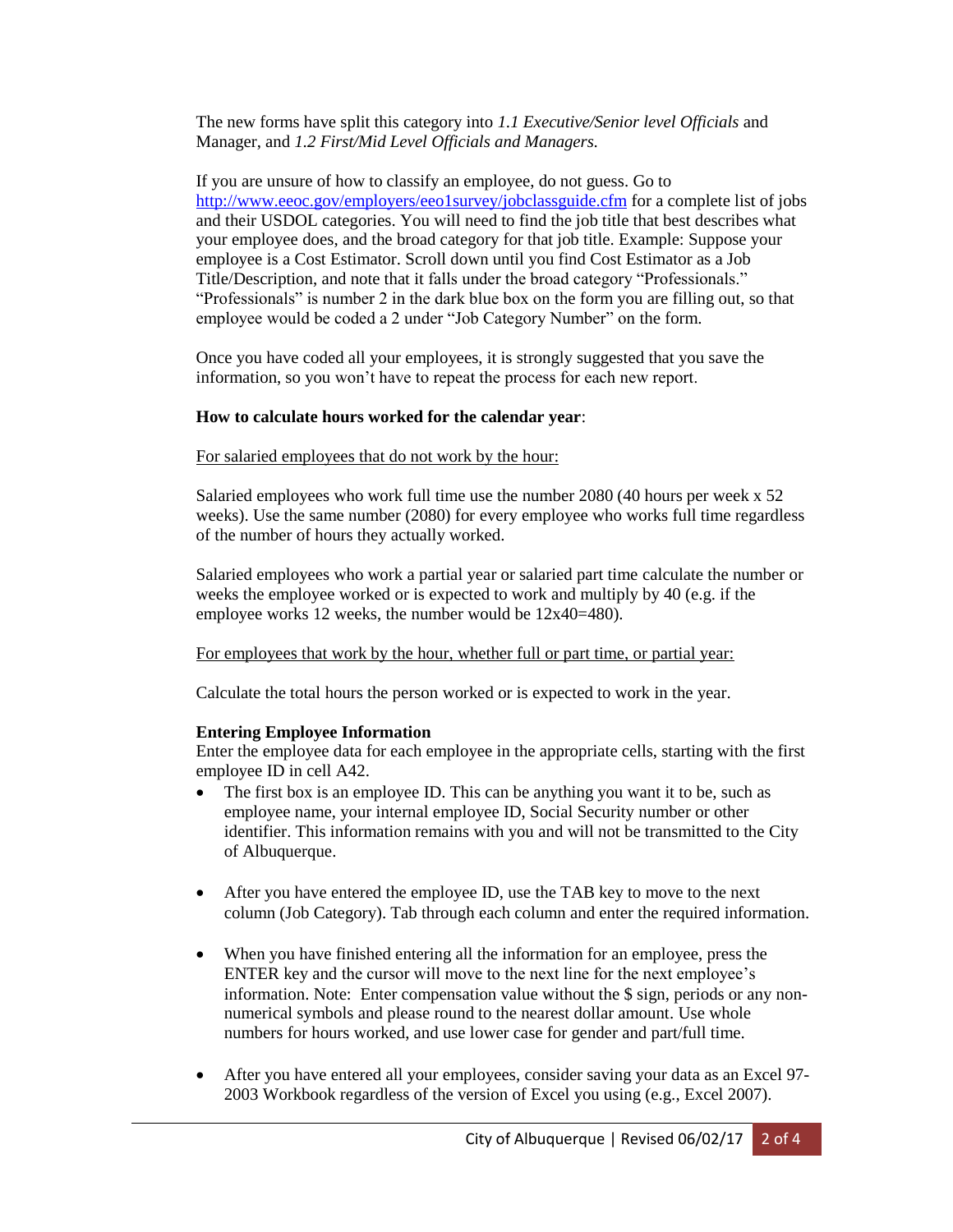Saving it in this format should allow more flexibility across various versions of Excel. Pick a file name that is meaningful to your company (e.g., MyCompanyPayEquity2018).

- After you have saved your data, go to the shaded area of the spreadsheet with the RED letters with the blue background and follow the instructions to SAVE your file, REFRESH the data, and SAVE again. You will not be able to Refresh your data unless your file is saved. If you go back and change any data after saving and refreshing your data, you must repeat the red-letter instructions in order to update your reports.
	- o Excel 97-2003: To save your data, click on the circle at the top left of your screen. You will see options for saving, or saving under a different file name.
- Once all of your employee and company information is complete and you have completed the red-letter instructions, the summary data and your Reporting Form will be generated automatically. The tabs at the bottom of the screen should include:
	- o Pay Equity Data Entry Form: The data you just entered and saved.
	- o PE 10-249 Worksheet: This worksheet is a summary of your workforce pay averages calculated by job category and gender, as well as any differences (called the gaps). This is for your internal information. Do not send this worksheet to the City of Albuquerque.
	- o Reporting Form: This is the document you sign and return with your Request for Bid (RFB) or Request for Proposal (RFP).

#### . **4. Submission**

When the worksheet is completely filled in and properly saved, press the tab at the bottom titled Reporting Form**.** The workbook automatically generates your report. Print a copy of the Reporting Form and get the required dated signature. A copy of the Reporting Form must be signed by the principal executive of the company, regardless of who entered the data.

- a. **For RFP and RFB:** Submit your signed Reporting Form with your Requests for Bid (RFB) or Requests for Proposals (RFP) issued by the City of Albuquerque Central Purchasing Office and Capital Improvement Projects. **Failure to include a properly completed and signed Reporting Form will render your bid unresponsive.**
- b. **For all Contracts:** Submit your signed Reporting Form with your other contract documents to the department you are contracting with.

Note: The information cannot be handwritten into the Reporting Form except in limited situations that must be preapproved. Download the Excel Pay Equity Employee Data Spreadsheet on the City of Albuquerque website to enter your data.

## **5. Preference (only for RFP and RFB)**

The Pay Equity Certificate is available to those applicants with a Calculated Weighted Average Gap on their Reporting Form of 7.00% or less.

If you are interested in applying for the certificate, submit your signed Reporting Form to the City of Albuquerque Office of Equity and Inclusion at [odhr@cabq.gov.](mailto:odhr@cabq.gov) They will evaluate your